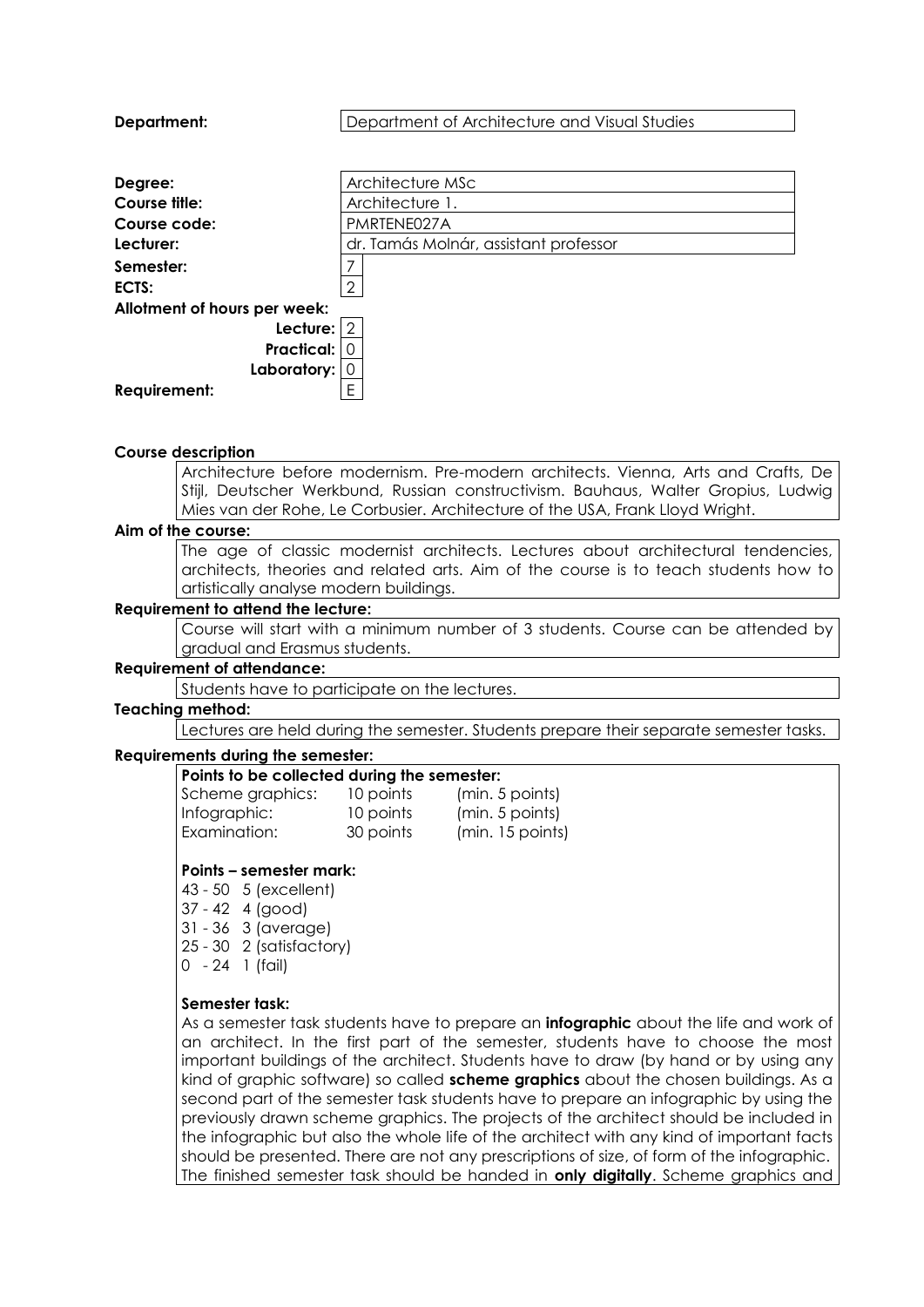the infographic should be saved in **PDF format (resolution 300 dpi)**. Every part of the semester task should be collected into a folder. Name of the folder is the name of the architect. Scheme graphics are named after the project.

# **Example to show how to name a task:**

Name of the folder: Walter Gropius

Name of a scheme graphic: Bauhaus building.pdf

Name of the infographic: Info\_Walter Gropius.pdf

The saved data should be compressed and sent to the email address: tmolnar@pmmik.pte.hu by using a file transfer system e.g. wetransfer latest till the last Monday of the semester (08.12.2014) or if it is easier it can be handed in in the time of the last lecture by copying it from a USB-stick.

### **Requirements during the examination time:**

Application for an exam in the ETR system.

Students prove their knowledge during a written exam.

### **Supplemental possibilities:**

Students who cannot attend a lecture can prove their absence according to the prescriptions of the Study and Examination Regulations of the University of Pécs. Semester tasks should be handed in latest one week after the last lecture of the semester: 15.12.2014 12:00

# **Consultation:**

On the dates of the lectures and in email: tmolnar@pmmik.pte.hu

### **Sources, books:**

Gössel P. Leuthäuser G., Architecture in the Twentieth Century Trachtenberg M. & Hyman I., Architecture - from Prehistory to Post-Modernism Watkin, D. A History of Western Architecture (5th edition) TASCHEN's Basic Architecture Series Adolf Loos, Alvar Aalto, Antoni Gaudi, Bauhaus, Frank Lloyd Wright, Josef Hoffmann, Le Corbusier, Ludwig Mies van der Rohe, Otto Wagner, Walter Gropius